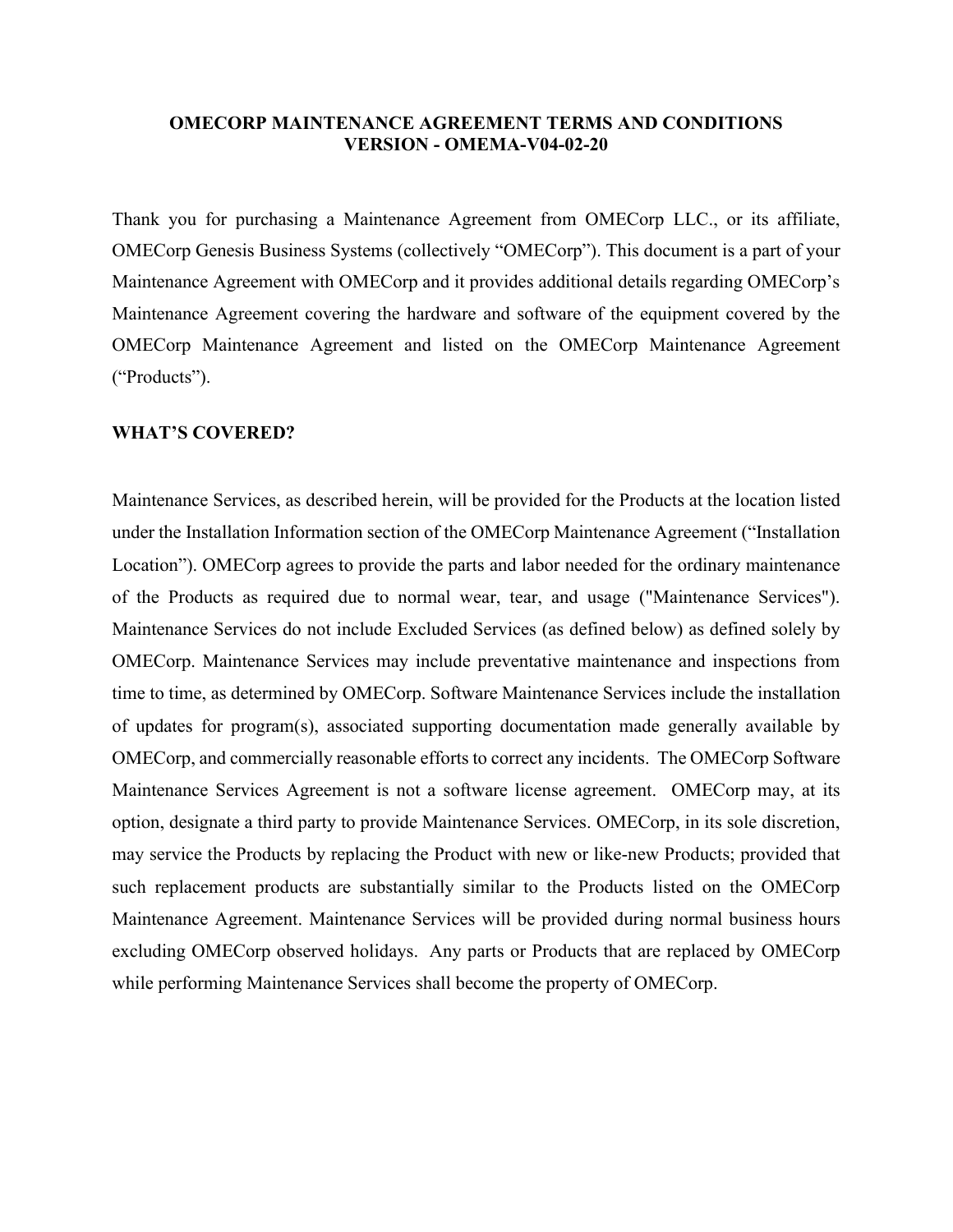### **WHAT ARE THE MAINTENANCE SERVICES FEES AND WHEN ARE THEY DUE?**

# **For Purchased Products:**

Customer shall commence paying for the Maintenance Services upon delivery of the Products to the Installation Location. All fees for Maintenance Services ("Maintenance Fees") on the Products are invoiced annually, in advance.

## **For Leased Products:**

If the Products are being leased ("Leased Products") and the Maintenance Fees are included in the lease payment amount, then Maintenance Services will be provided at no extra cost, except for the Additional Charges (as defined below), during the initial term of the lease, provided the Customer is current with all lease payments. Customer shall commence paying for the Maintenance Services on Leased Products, where Maintenance Fees are included in the lease payment, on the date the lease commences. During any renewal term, Customer agrees to pay the then-current fee for Maintenance Services.

### **For Depot Service Agreements:**

**For contracts signed under a Depot Service Plan, all Covered Services remain the same. The only addition is the customers responsibility to ship the covered equipment as directed by OME Service for repairs. OMECorp will provide return shipping to the installation location as part of the agreement. If onsite service is required the travel charges will be billed per the current market rate at the time of service.** 

#### **Additional Charges:**

In addition to the Maintenance Fees, Customer agrees to pay for (a) labor, parts, and expenses for Excluded Services performed by OMECorp; (b) travel expenses and any on-site maintenance services that in the opinion of OMECorp is not deemed necessary; (c) an increased Maintenance Fee during the initial maintenance term for Products that are regularly used by more than one shift of personnel per business day, or exceed Product recommended usage; (d) OMECorp may increase the Maintenance Fees during and at the end of the initial maintenance term (as defined below) and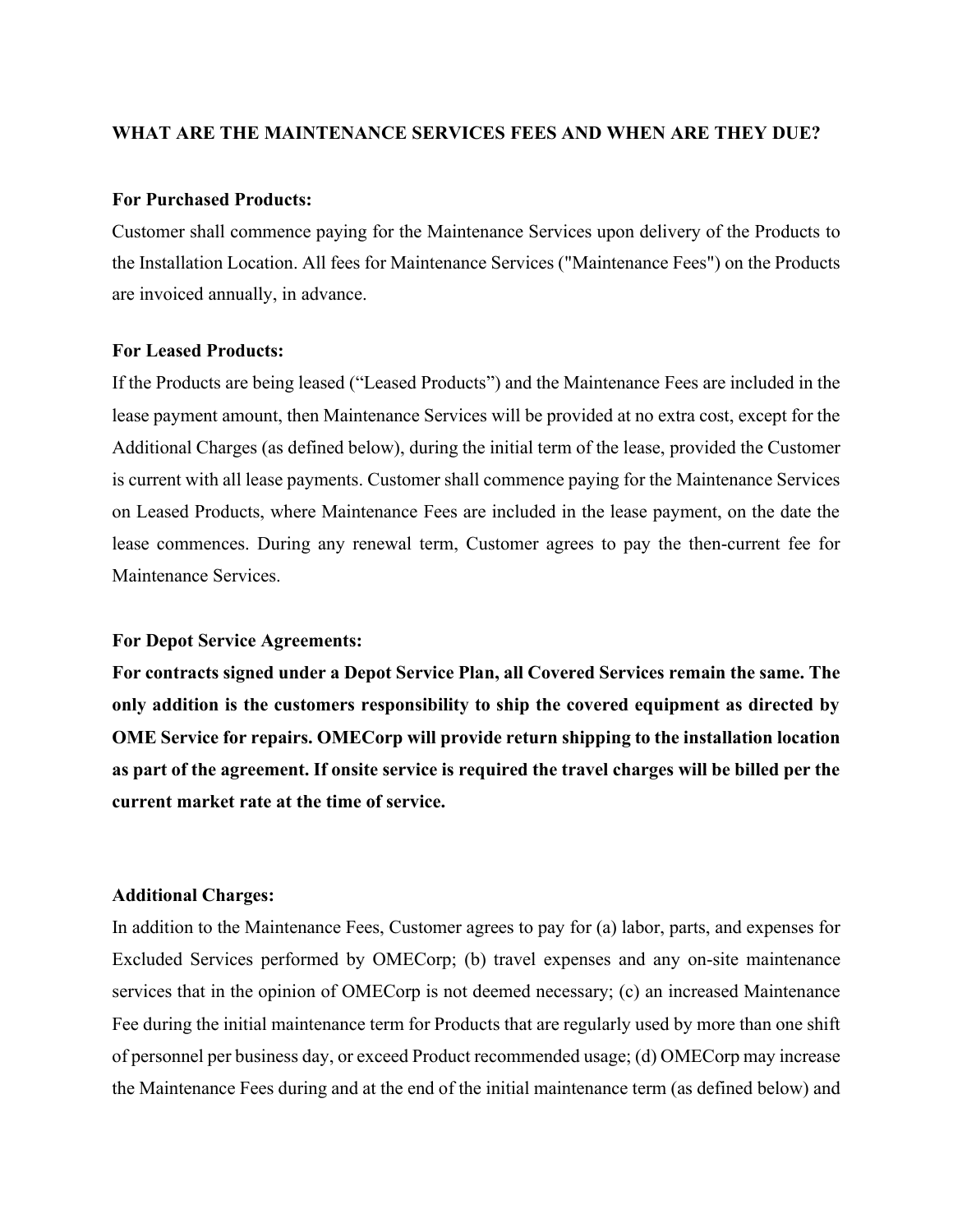any renewal term; (e) equipment refurbishment required for Products that are in excess of annual or lifetime volume thresholds as solely defined by OMECorp; and (f) OMECorp approved power protection device(s) to assist in preventing electrical issues and damage to Products. In the event Customer's account is greater than 30 days past due, the OMECorp Maintenance Agreement may be suspended and Maintenance Services placed on a billable/per call basis and Customer agrees to pay the then-current fee for Maintenance Services until Customer's account is brought back to current and the OMECorp Maintenance Agreement reinstated. At OMECorp's sole discretion the Customer may be required to obtain a final customer visit to perform Excluded Services in order to complete a termination of OMECorp Maintenance Agreement. All additional charges shall be at OMECorp's then-current rates for time and materials. Charges for labor shall include travel expenses including travel time, gas, tolls, mileage, etc. Customer agrees to make payments to the address specified on OMECorp invoices, or at any other place designated in writing by OMECorp, within thirty (30) days of the date of invoice. If OMECorp does not receive a payment in full on or before its due date, Customer shall pay a fee equal to 5% of the amount that is late, or twenty dollars (\$25), whichever is greater; but in no event, shall Customer pay more than the maximum amount allowed by law. In addition, Customer agrees to pay OMECorp the then-current fee for checks returned unpaid and for ACH direct debit transactions which are rejected. **All payments for Maintenance Services and additional charges are nonrefundable.**

# **WHAT ARE THE TERMS & CANCELLATION PROCEDURES OF MAINTENANCE SERVICES?**

# **For Purchased Products:**

Unless otherwise specified in the OMECorp Maintenance Agreement, the initial term of OMECorp Maintenance Agreement is one (1) year and unconditionally non-cancellable by Customer. Unless Customer provides at least ninety (90) days written notice to OMECorp prior to the end of the initial term, or any renewal term, the OMECorp Maintenance Agreement shall automatically renew for an additional one (1) year term at OMECorp's then-current fee for Maintenance Services.

# **For Leased Products:**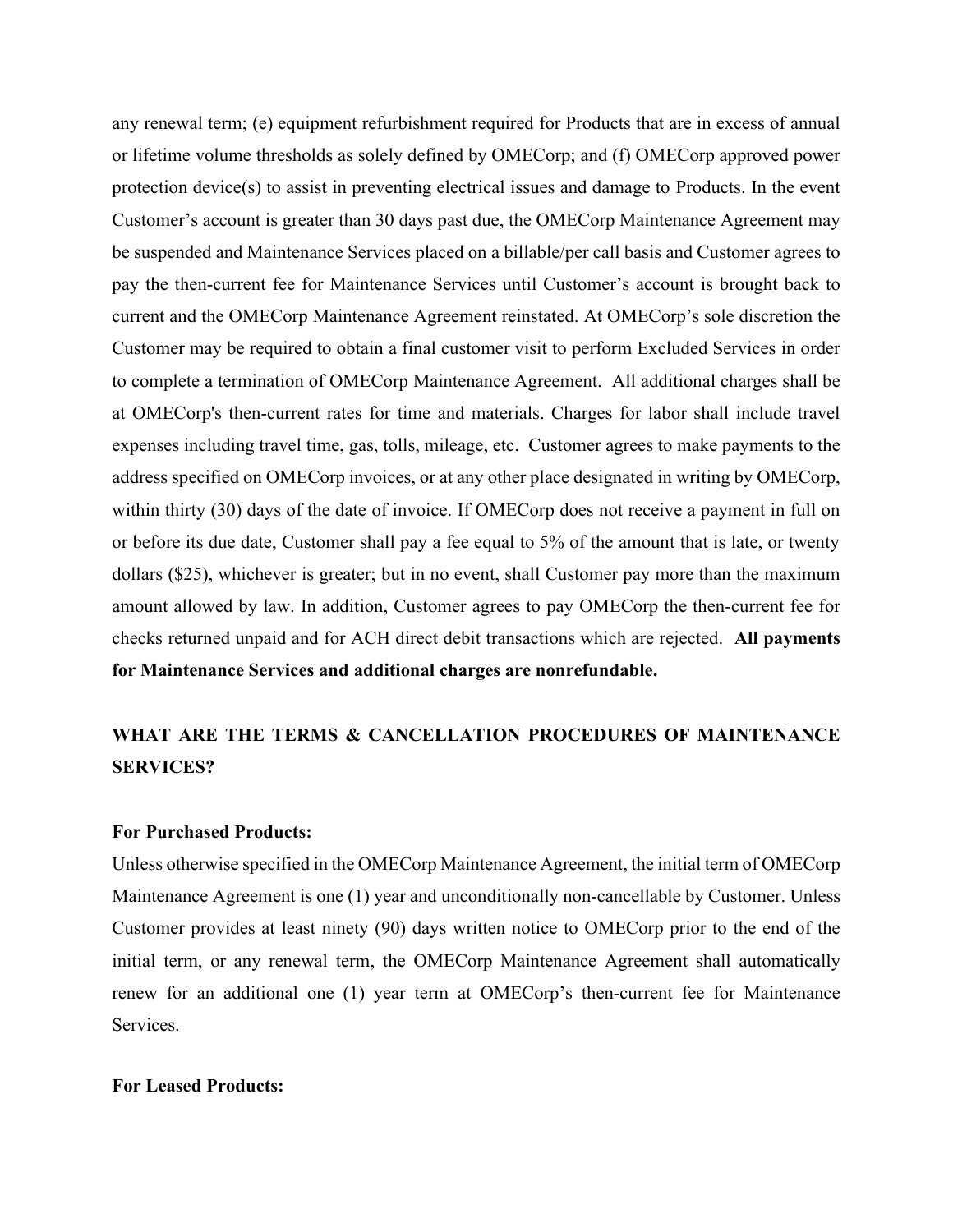The initial term of the OMECorp Maintenance Agreement for Leased Products will be equal to the initial term of the lease and unconditionally non-cancellable by Customer. If a Customer elects to execute an early termination of the lease, and Maintenance Service is not included in the termination quote in the lease, OMECorp will invoice the Customer for the remaining months of the initial or renewal term of the OMECorp Maintenance Agreement. The OMECorp Maintenance Agreement shall automatically renew upon renewal of the lease at OMECorp's then-current fee for Maintenance Service.

# **HOW DO I REQUEST MAINTENANCE SERVICE?**

In order to receive Maintenance Services on the Products, the Customer must notify OMECorp of a need for service by contacting OMECorp in the manner directed by OMECorp. OMECorp may, at its sole discretion, attempt to resolve Product(s) performance issues through remote support procedures. If OMECorp determines that on-site service is necessary, OMECorp shall provide such on-site service in accordance with the terms set forth herein.

# **WHAT'S NOT COVERED BY THE OMECORP MAINTENANCE PROGRAM?**

Maintenance Services do not include the following ("Excluded Services"):

- 1. Supplies (e.g. ink, roll tape, labels, etc.)
- 2. De-installation of the Products, moving of the Products, re-installation of Products or damage caused by relocation of the Products not conducted by OMECorp;
- 3. Additional Product training for current or new Product operators outside of the 90-day period from the date of purchase or lease of the Product;
- 4. Re-installation of job programs, templates, print drivers, account codes, software, etc.; including recovery of any customer data stored within OMECorp Products or the maintaining of any back-up data;
- 5. Services provided before 8:00 a.m. or after 5:00 p.m. local time due to (i) the location of the Product(s) (ii) or local servicing agent observed holidays;
- 6. Running of applications or material greater than the adequate need to insure Product performance;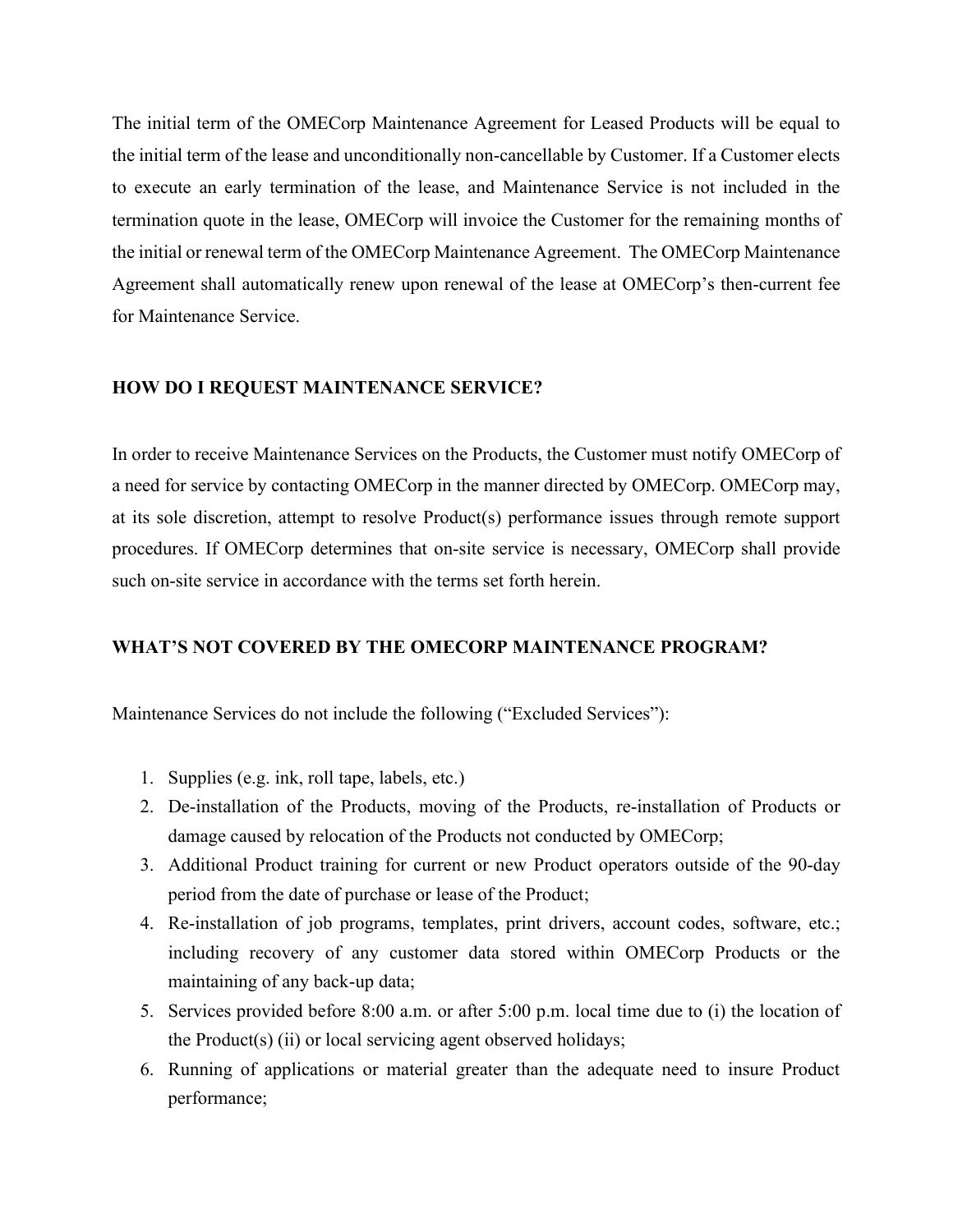- 7. Customer network or IT related issues, (i.e. firewall, antivirus, port availability, hardware restrictions, environmental challenges, etc.), including unreasonable time waiting onsite for Customer to correct the network or IT issue;
- 8. Damage caused by intermittent or constant electrical or unclean power not meeting or exceeding the published specifications found in the operator's or service guide for the Product;
- 9. Maintenance or repairs made necessary by the failure of Customer to maintain or use the Products in accordance with OMECorp's specifications, or Customer's refusal of remote support procedures;
- 10. Maintenance or repairs made necessary by (i) changes in the design of the Products made by the Customer, (ii) changes in the mechanical, electrical, or electronic interconnections made by the Customer, or (iii) the attachment of other parts or components to the Products by Customer;
- 11. Maintenance or repairs made necessary by accidents, negligence of Customer, or natural disasters;
- 12. Maintenance or repairs made necessary by the unauthorized maintenance by Customer or any third party other than OMECorp or its authorized service representatives;
- 13. Maintenance or repairs made necessary by Customer's use of parts, consumables, or other supplies that are not authorized in writing or supplied by OMECorp;
- 14. Customer requested back up or spare parts not recommended by OMECorp's authorized service technician;
- 15. Travel expenses and on-site labor as a result of Customer (i) using out of specification material or change in material not approved by OMECorp and/or (ii) is unable to provide material to diagnose the performance issues of the Products;
- 16. Any (a) configuration services that may be required to utilize new versions of a program; (b) services that are required due to a change in Customer requirements or Customer computing environment; (c) program(s) modified without OMECorp's written consent; (d) programs installed on an operating platform that is inconsistent with the specifications required by the program; (e) third party software not embedded in the program(s) or provided by OMECorp to Customer; or (f) outdated versions of the program.

All of the foregoing are "Excluded Services." In the event Customer requests OMECorp to perform an Excluded Service, Customer shall pay OMECorp its then-current hourly rate for those services,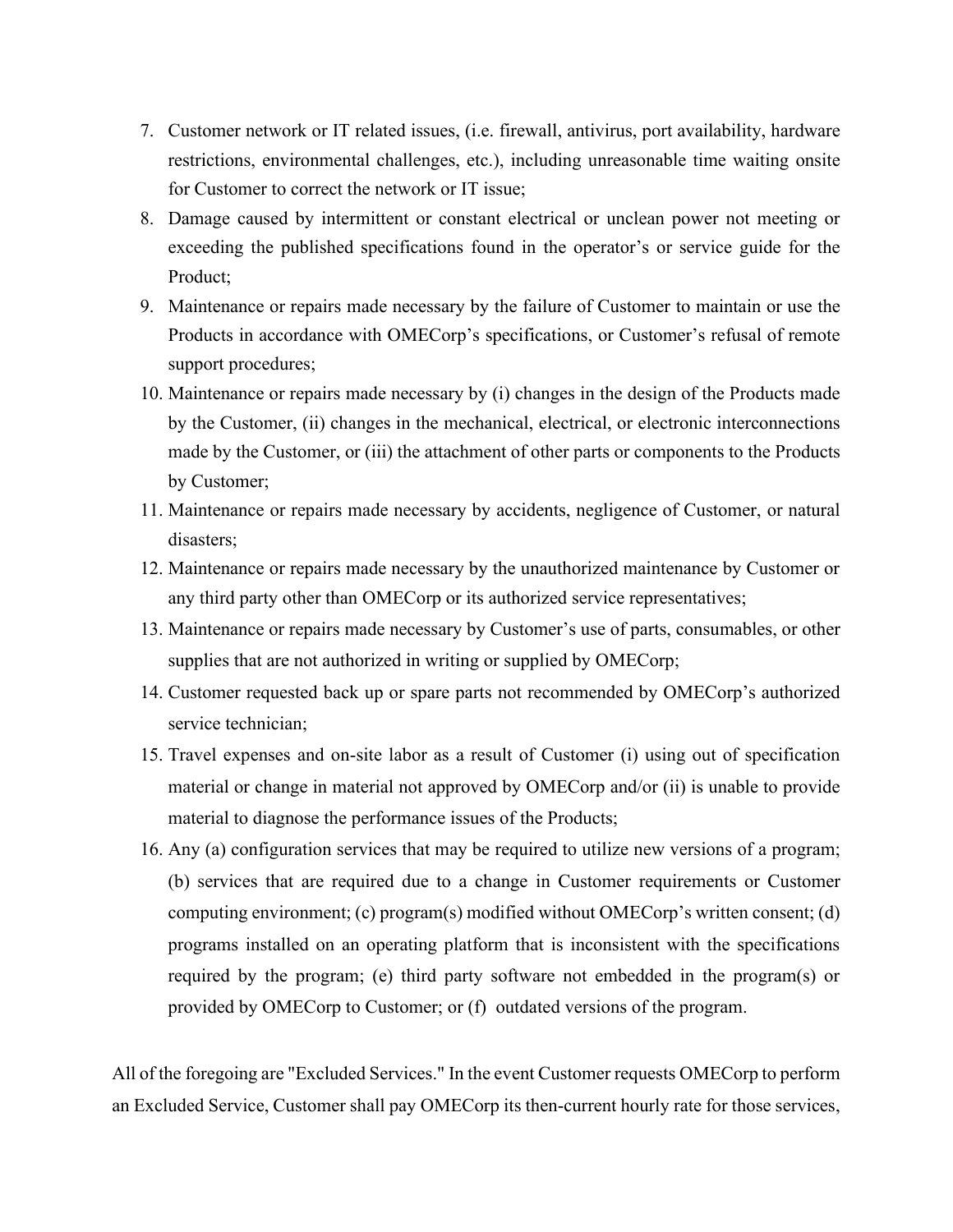including travel time, gas, tolls, mileage, etc., as well as OMECorp's then-current price for any parts or equipment required in connection with such services.

# **WHAT OTHER RESPONSIBILITIES DO I HAVE?**

CUSTOMER'S MAINTENANCE OBLIGATIONS: Customer agrees to maintain the Products in accordance with OMECorp's specifications. Customer shall not perform, or permit third parties to perform, maintenance or repair on the Products not in accordance with OMECorp's specifications or approved in writing by OMECorp.

FIRST LEVEL SUPPORT: OMECorp will provide first level support to the designated support contacts via email, telephone, or other commercially reasonable means during normal business hours. First level support may require remote connection to your Product or software program(s).

COPIES OF DATA: Customer is solely responsible for all data stored on the Products and making copies of all such data prior to OMECorp performing Maintenance Services.

USE OF OMECORP SUPPLIES: If the Customer uses other than OMECorp provided supplies without the expressed written consent of OMECorp, and if such supplies cause service calls, service problems, or damage to Products, OMECorp may, at its option, assess a surcharge or terminate the OMECorp Maintenance Agreement. In this event, the Customer may be offered service on a "billable/per call" basis based upon published rates.

ENVIRONMENT/ELECTRICAL: Customer shall provide a suitable environment for Products as specified by the manufacturer. In order to ensure optimum performance of the Products, it is mandatory that specific models be plugged into a dedicated line that complies with manufacturer electrical specifications.

COMPLETE SYSTEM COVERAGE: All OMECorp components (hardware and software) used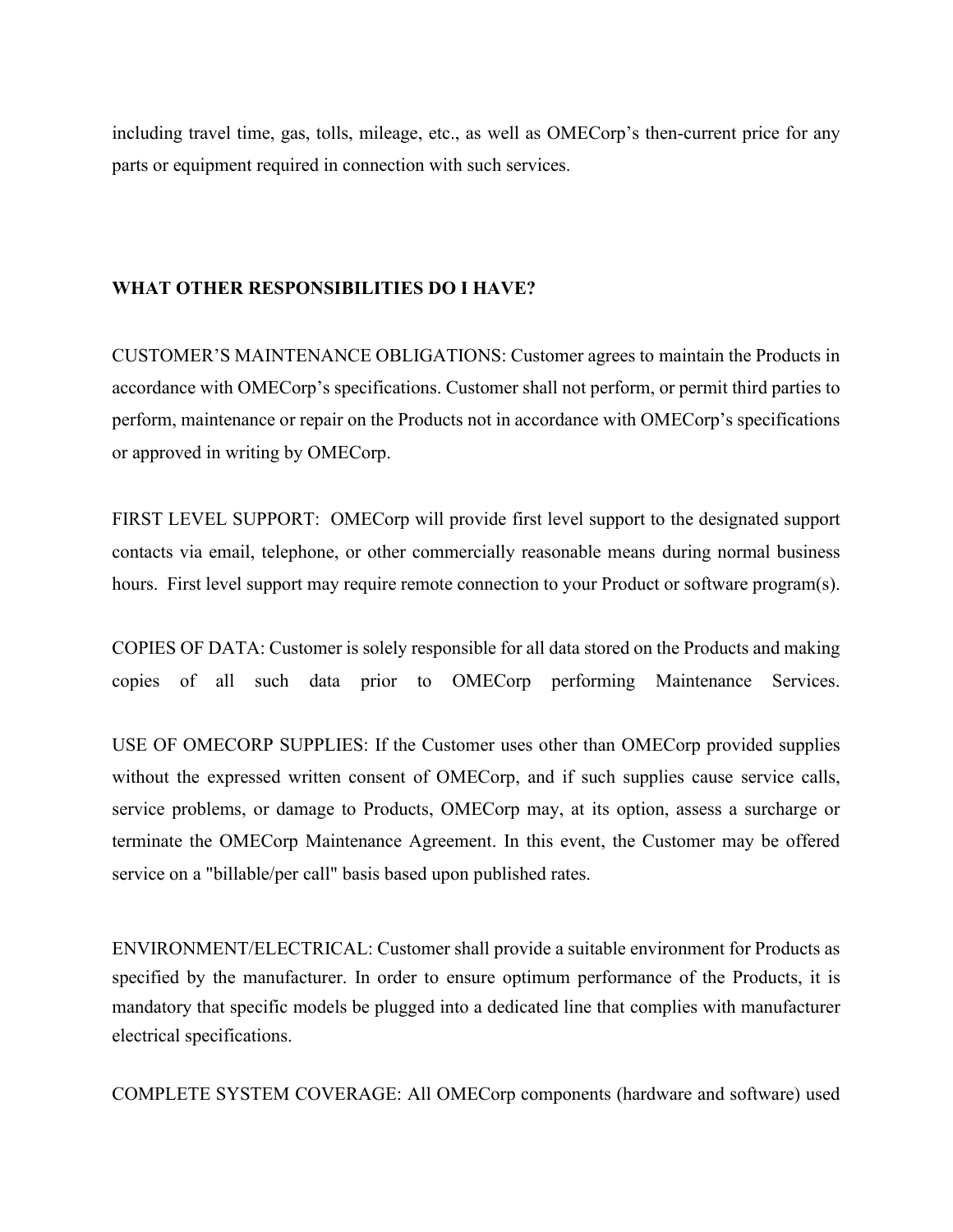in a system must be covered under an OMECorp Maintenance Agreement ("Complete System Coverage"). For example, a customer may not obtain an OMECorp Maintenance Agreement only for a mailing machine if it is used with an integrated scale. In that case, the Customer would also need to enter into an OMECorp Maintenance Agreement for the scale. If a customer refuses to obtain Complete System Coverage, OMECorp may terminate the OMECorp Maintenance Agreement on any Product that is otherwise covered by such an OMECorp Maintenance Agreement.

ACCESS TO PRODUCTS: Customer shall allow OMECorp full and free access to the Products and the use of necessary data communications facilities and equipment at no charge to OMECorp.

PRODUCT MODIFICATIONS: Customer shall not cause modifications or interconnections to be made, or accessories, attachments, or features to be added to the Products without OMECorp's prior written approval.

# **WHAT ELSE DO I NEED TO KNOW?**

**OMECorp may terminate the OMECorp Maintenance Agreement, without written notice to Customer, if:**

- 1. **Customer defaults on any payment due under this Agreement;**
- 2. **The Products exceed the maximum annual or lifetime cycle counts for such Products;**
- 3. **The Products are modified, damaged, altered or serviced by personnel other than the OMECorp authorized personnel;**
- 4. **Parts, accessories, consumables, supplies, or components not meeting Product specifications are used with the Products;**
- 5. **Customer refuses to obtain Complete System Coverage;**
- 6. **Any services are necessary because Customer failed to have OMECorp (or OMECorp approved party) perform a required Excluded Service;**
- 7. **Customer decides not to proceed with any reconditioning that is deemed necessary by OMECorp.**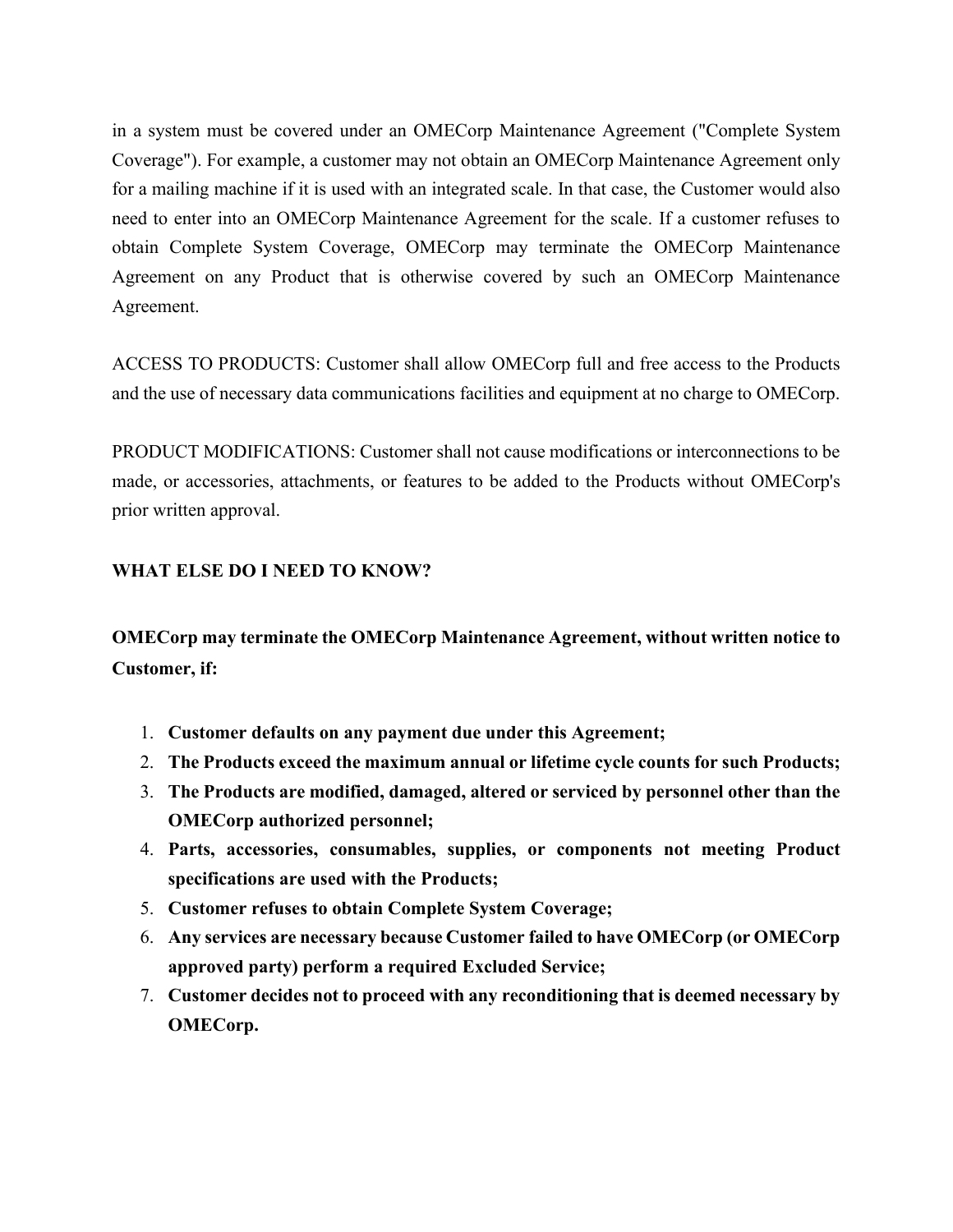**Furthermore, if the Products are being leased, and Maintenance Services are included in lease, this Agreement shall automatically terminate as to any Products covered by the lease on the date such lease expires or is terminated.**

ANY PARTS SUPPLIED IN ACCORDANCE WITH THE OMECORP MAINTENANNCE AGREEMENT SHALL BE FREE FROM MANUFACTURING DEFECTS IN MATERIAL AND WORKMANSHIP UNDER NORMAL USE FOR A PERIOD OF NINETY (90) DAYS AFTER SAME ARE SUPPLIED TO CUSTOMER.

THE FOREGOING WARRANTY IS IN LIEU OF ALL OTHER WARRANTIES, EXPRESS OR IMPLIED, INCLUDING, WITHOUT LIMITATION, WARRANTIES OF MERCHANTABILITY AND FITNESS FOR ANY PARTICULAR PURPOSE. IN CASE OF ANY BREACH OF THIS WARRANTY, OME'S OBLIGATIONS SHALL BE LIMITED TO THE REPAIR OR REPLACEMENT OF ANY DEFECTIVE PART WITHOUT CHARGE. OME SHALL NOT BE LIABLE, IN ANY EVENT, FOR ANY INCIDENTAL, CONSEQUENTIAL OR SPECIAL DAMAGES IN CONNECTION WITH SERVICE, PARTS OR LABOR PROVIDED HEREUNDER OR RESULTING FROM ANY USE OR FAILURE OF PRODUCTS, INCLUDING WITHOUT LIMITATION, LIABILITY FOR CUSTOMER'S EXPENSES OR LOSS OF INCOME WHILE PRODUCTS ARE OUT OF OPERATION.

Customer represents that Customer is not a party to, or bound by any, contract, agreement, commitment, or obligation, a breach or default of which would be triggered by Customer's execution and delivery of the OMECorp Maintenance Agreement. Customer shall indemnify and hold harmless OMECorp for any loss and expenses incurred by OMECORP as a result of Customer's breach of this representation.

This OMECorp Maintenance Agreement Terms and Conditions and the OMECorp Maintenance Agreement constitutes the entire agreement between the parties hereto, and supersedes all previous negotiations, commitments and agreements, with respect to its subject matter. OMECorp resevers the right to change the OMECorp Maintenance Terms and Conditions and OMECorp Maintenance Agreement upon 30 day notice within any business communication to customer..The terms of this OMECorp Maintenance Agreement Terms and Conditions and the OMECorp Maintenance Agreement shall control and prevail over any inconsistent terms appearing on any purchase orders or acknowledgements submitted by Customer. Should any legal proceedings be instituted by OMECorp to recover any monies due hereunder, Customer shall pay a reasonable sum as